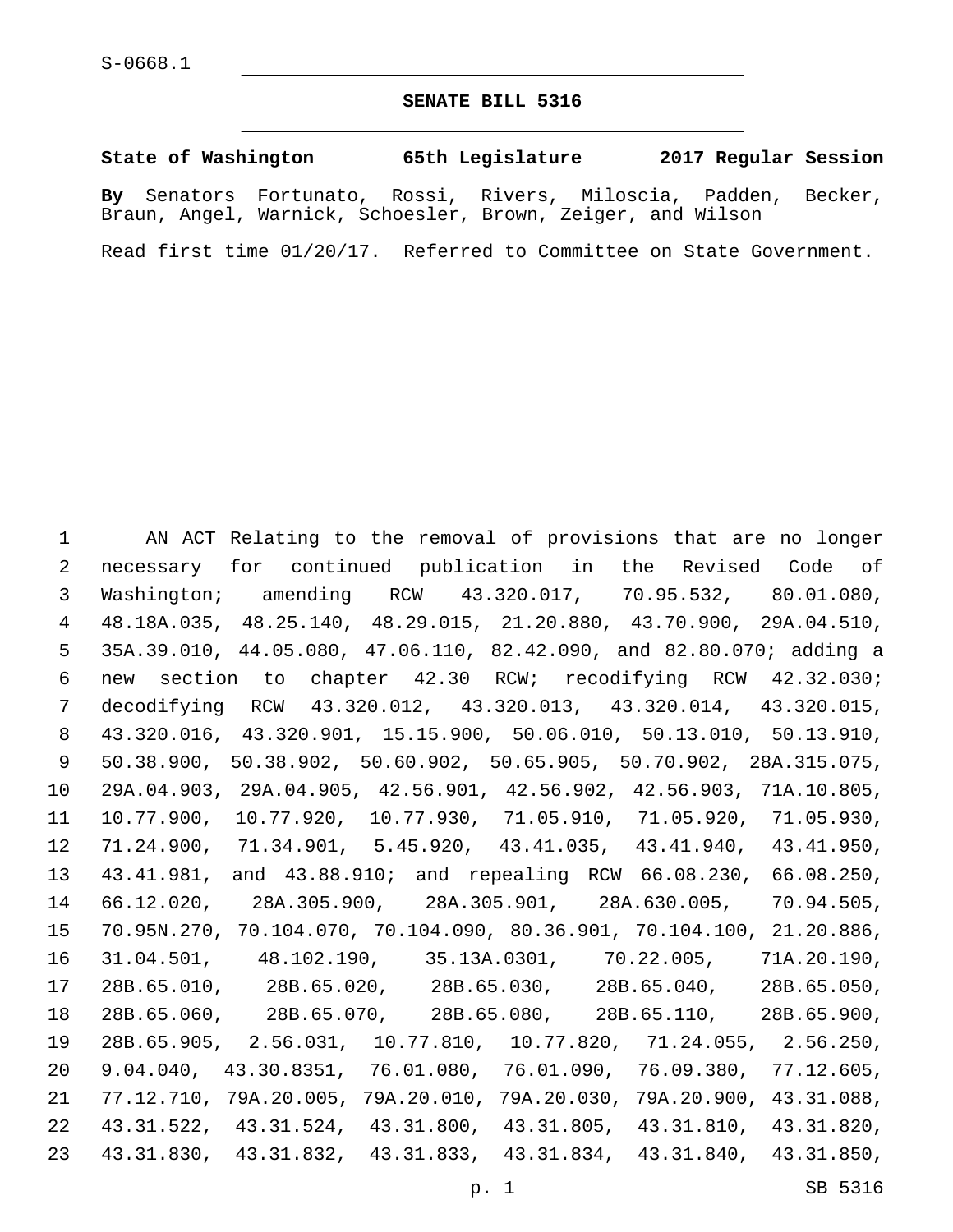47.01.141, 47.60.645, 47.78.010, 82.44.180, 82.80.040, 82.80.050, 82.80.060, 82.14.046, and 82.50.510.2

BE IT ENACTED BY THE LEGISLATURE OF THE STATE OF WASHINGTON:

 NEW SECTION. **Sec. 1.** RELATING TO ACCOUNTABILITY & REFORM. The following sections are decodified:

 (1) RCW 43.320.012 (Department of general administration and department of licensing equipment, records, funds transferred);

 (2) RCW 43.320.013 (Department of general administration and department of licensing civil service employees transferred);

 (3) RCW 43.320.014 (Department of general administration or department of licensing rules, business, contracts, and obligations 12 continued);

 (4) RCW 43.320.015 (Department of general administration and 14 department of licensing—Validity of acts);

(5) RCW 43.320.016 (Apportionment of budgeted funds); and

(6) RCW 43.320.901 (Implementation—1993 c 472).

 **Sec. 2.** RCW 43.320.017 and 1993 c 472 s 13 are each amended to 18 read as follows:

 SECTION 1 CONFORMING AMENDMENT. Nothing contained in RCW 20 43.320.011 ((through 43.320.015)) may be construed to alter any existing collective bargaining unit or the provisions of any existing collective bargaining agreement until the expiration date of the current agreement or until the bargaining unit has been modified by action of the Washington personnel resources board as provided by 25 law.

 NEW SECTION. **Sec. 3.** RELATING TO AGRICULTURE, WATER & RURAL ECONOMIC DEVELOPMENT. RCW 15.15.900 (Effective date—1997 c 176) is decodified.

 NEW SECTION. **Sec. 4.** RELATING TO COMMERCE & LABOR. The following sections are decodified:

(1) RCW 50.06.010 (Purpose);31

- (2) RCW 50.13.010 (Legislative intent and recognition);
- (3) RCW 50.13.910 (Legislative designation and placement);

(4) RCW 50.38.900 (Effective date—1982 c 43);34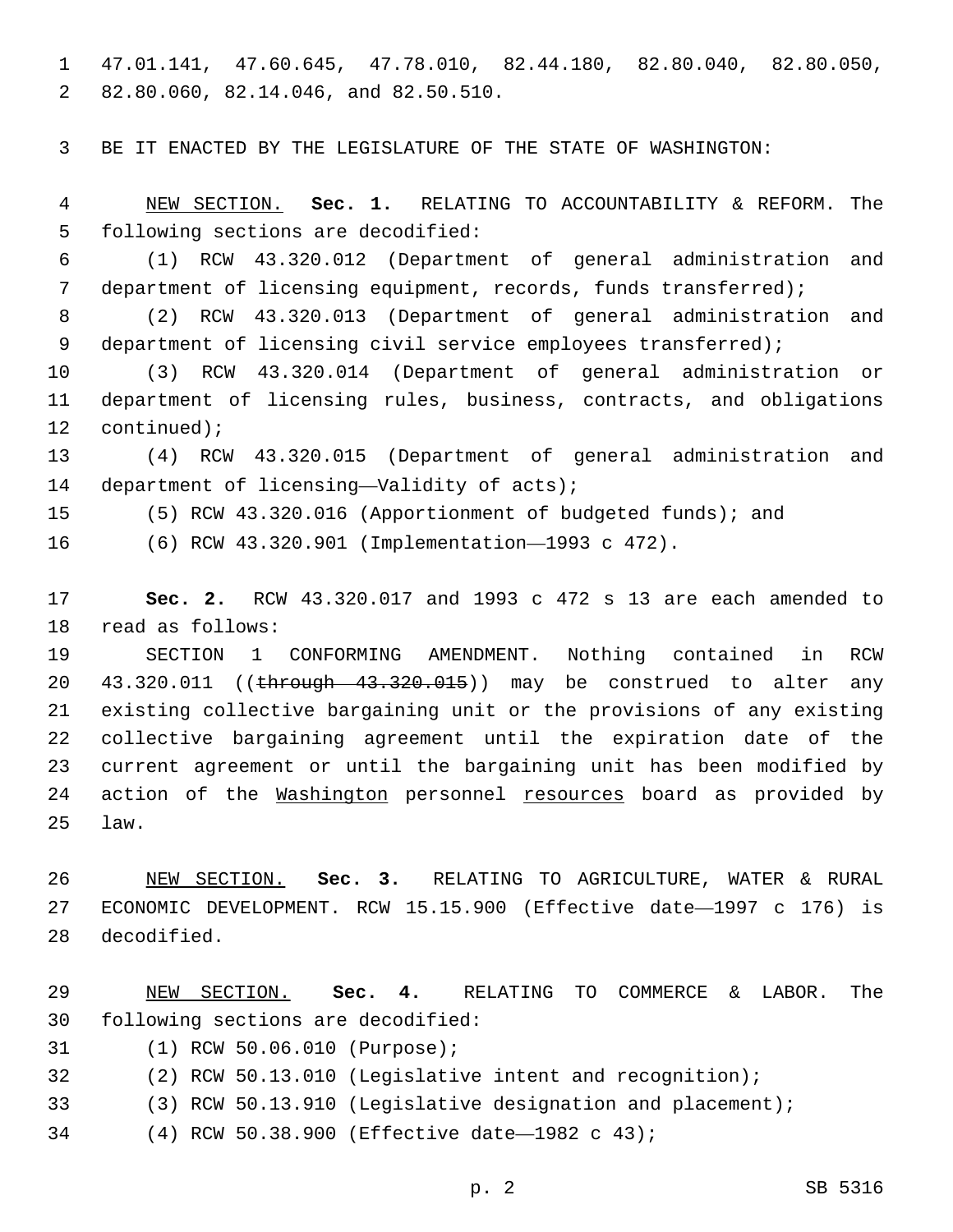- (5) RCW 50.38.902 (Effective date—1993 c 62);1
- (6) RCW 50.60.902 (Effective date—1983 c 207);2
- (7) RCW 50.65.905 (Effective date—1987 c 167); and
- (8) RCW 50.70.902 (Effective date—1991 c 315).4

 NEW SECTION. **Sec. 5.** RELATING TO COMMERCE & LABOR. The following acts or parts of acts are each repealed:

 (1) RCW 66.08.230 (Initial disbursement to wine commission— 8 Repayment) and 1987 c 452 s 12;

 (2) RCW 66.08.250 (Report on streamlining liquor tax collection) 10 and 2013 c 95 s 2; and

 (3) RCW 66.12.020 (Sales of liquor to board) and 1933 ex.s. c 62 12 s 48.

 NEW SECTION. **Sec. 6.** RELATING TO EARLY LEARNING & K-12 EDUCATION. RCW 28A.315.075 (Effect of 1999 c 315—Existing provisions not affected) is decodified.

 NEW SECTION. **Sec. 7.** RELATING TO EARLY LEARNING & K-12 EDUCATION. The following acts or parts of acts are each repealed:

 (1) RCW 28A.305.900 (Transfer of powers and duties—State board of 19 education) and 2005 c 497 s 301;

 (2) RCW 28A.305.901 (Transfer of powers and duties—Academic achievement and accountability commission) and 2005 c 497 s 302; and (3) RCW 28A.630.005 (Pilot project to assist school-age children 23 in short-term foster care) and 2002 c 326 s .

 NEW SECTION. **Sec. 8.** RELATING TO ENERGY, ENVIRONMENT & TELECOMMUNICATIONS. The following acts or parts of acts are each repealed:

 (1) RCW 70.94.505 (Woodsmoke emissions—Work group) and 2007 c 339  $28 \t s 3;$ 

(2) RCW 70.95N.270 (Reports) and 2006 c 183 s 28;

 (3) RCW 70.104.070 (Pesticide incident reporting and tracking 31 review panel—Intent) and c 380 s  $67$ ;

 (4) RCW 70.104.090 (Pesticide panel—Responsibilities) and 1991 c 33 3 s 364 & 1989 c 380 s 69; and

 (5) RCW 80.36.901 (Legislative review of 1985 c 450—1989 c 101) and 1989 c 101 s 18 & 1985 c 450 s 44.35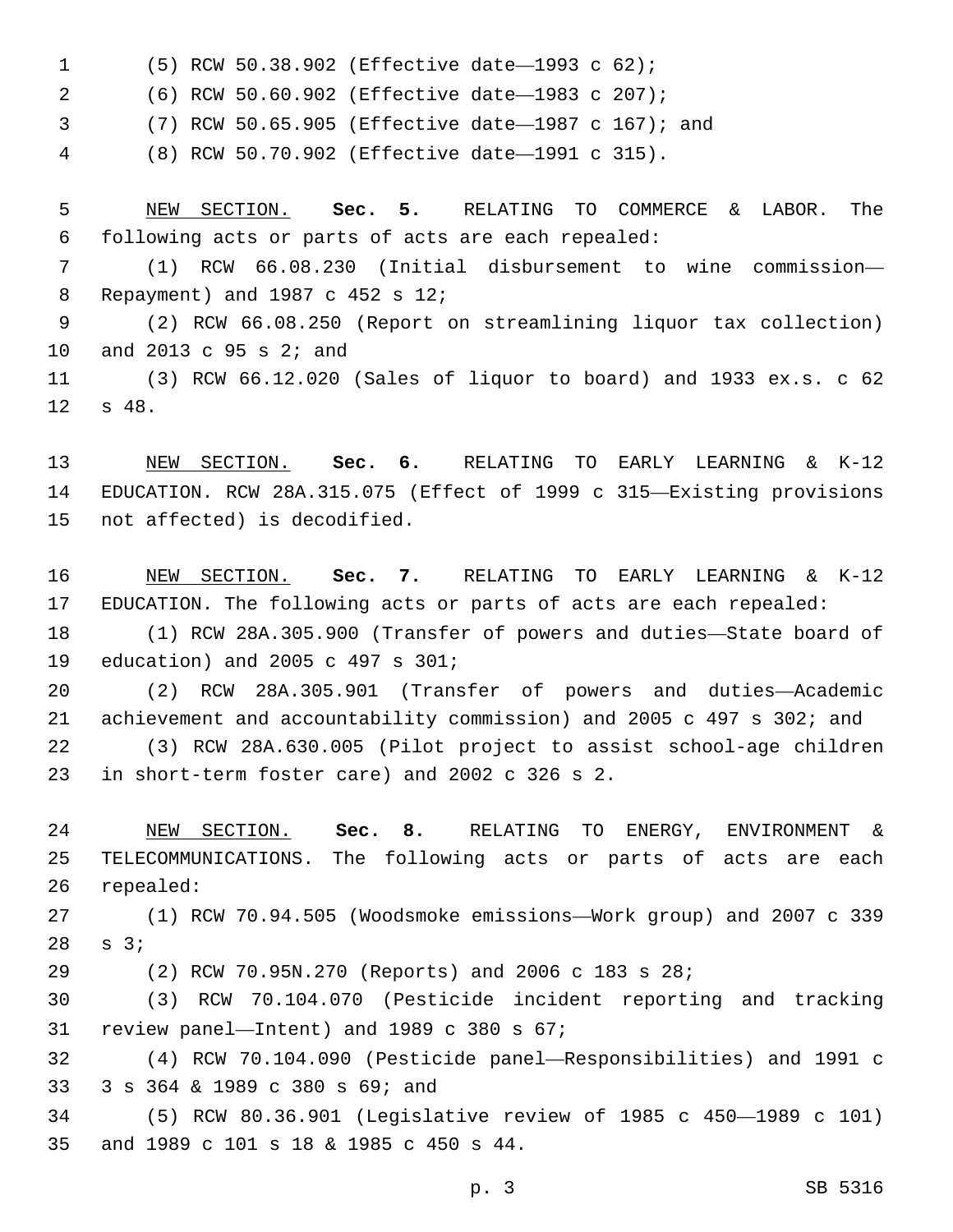**Sec. 9.** RCW 70.95.532 and 2010 c 247 s 704 are each amended to 2 read as follows:

 RELATING TO ENERGY, ENVIRONMENT & TELECOMMUNICATIONS. (1) All receipts from tire fees imposed under RCW 70.95.510, except as provided in subsection (2) of this section, must be deposited in the waste tire removal account created under RCW 70.95.521. Moneys in the account may be spent only after appropriation. Expenditures from the account may be used for the cleanup of unauthorized waste tire piles and measures that prevent future accumulation of unauthorized waste 10 tire piles.

 (2) On September 1st of odd-numbered years, the state treasurer must transfer any cash balance in excess of one million dollars from the waste tire removal account created under RCW 70.95.521 to the motor vehicle account for the purpose of road wear related 15 maintenance on state and local public highways.

16 (((3) During the 2009-2011 fiscal biennium, the legislature may transfer any cash balance in excess of one million dollars from the waste tire removal account to the motor vehicle account for the purpose of road wear-related maintenance on state and local public 20 highways.))

 **Sec. 10.** RCW 80.01.080 and 2010 1st sp.s. c 37 s 950 are each 22 amended to read as follows:

 RELATING TO ENERGY, ENVIRONMENT & TELECOMMUNICATIONS. There is created in the state treasury a public service revolving fund. Regulatory fees payable by all types of public service companies shall be deposited to the credit of the public service revolving fund. Except for expenses payable out of the pipeline safety account, all expense of operation of the Washington utilities and transportation commission shall be payable out of the public service 30 revolving fund.

 ((During the 2009-2011 fiscal biennium, the legislature may transfer from the public service revolving fund to the state general fund such amounts as reflect the excess fund balance of the fund.))

 NEW SECTION. **Sec. 11.** SECTION 8 CONFORMING REPEALER. RCW 70.104.100 (Industrial insurance statutes not affected) and 1989 c 380 s 70 are each repealed.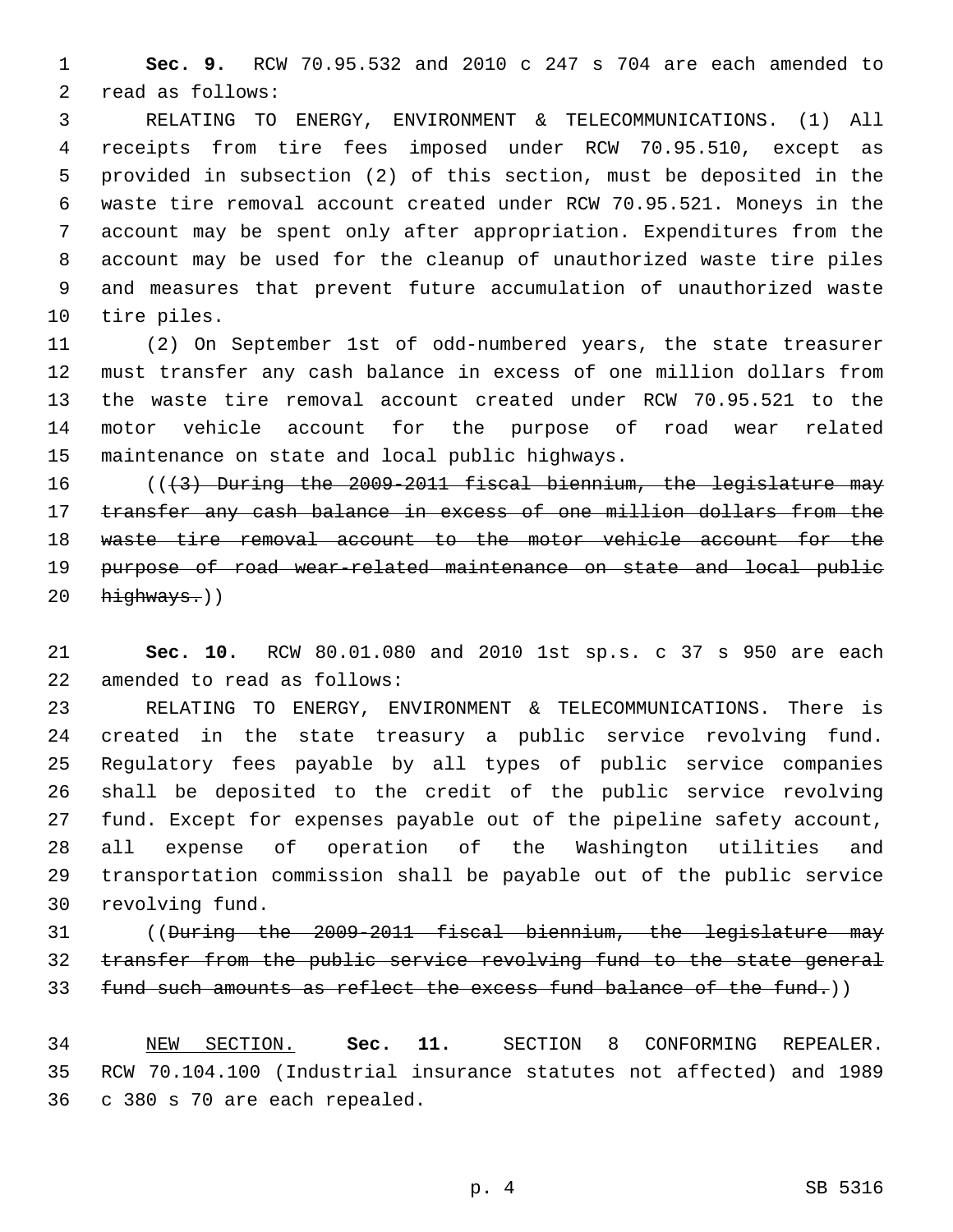NEW SECTION. **Sec. 12.** RELATING TO FINANCIAL INSTITUTIONS & INSURANCE. The following acts or parts of acts are each repealed: (1) RCW 21.20.886 (Rule making for small securities offerings) 4 and 2014 c 144 s 5; (2) RCW 31.04.501 (Implementation) and 2009 c 149 s 9; and

 (3) RCW 48.102.190 (Existing viatical settlement licenses—July 7 26, 2009) and 2009 c 104 s 22.

 **Sec. 13.** RCW 48.18A.035 and 2008 c 217 s 19 are each amended to 9 read as follows:

10 RELATING TO FINANCIAL INSTITUTIONS & INSURANCE.  $((+1)^2)$  Every individual variable contract issued shall have printed on its face or attached thereto a notice stating in substance that the policy owner shall be permitted to return the policy within ten days after it is received by the policy owner and to have the market value of the assets purchased by its premium, less taxes and investment brokerage commissions, if any, refunded, if, after examination of the policy, the policy owner is not satisfied with it for any reason. An additional ten percent penalty shall be added to any premium refund due which is not paid within thirty days of return of the policy to the insurer or insurance producer. If a policy owner pursuant to such notice returns the policy to the insurer at its home or branch office or to the insurance producer through whom it was purchased, it shall be void from the beginning and the parties shall be in the same 24 position as if no policy had been issued.

 $((+2)$  No later than January 1, 2010, or when the insurer has used 26 all of its existing paper variable contract forms which were in its possession on July 1, 2009, whichever is earlier, the notice required by subsection (1) of this section shall use the term insurance 29 producer in place of agent.))

 **Sec. 14.** RCW 48.25.140 and 2008 c 217 s 33 are each amended to 31 read as follows:

32 RELATING TO FINANCIAL INSTITUTIONS & INSURANCE.  $((\{\pm\})$  There shall be a provision that no insurance producer shall have the power or authority to waive, change, or alter any of the terms or conditions of any policy; except that, at the option of the insurer, the terms or conditions may be changed by an endorsement signed by a 37 duly authorized officer of the insurer.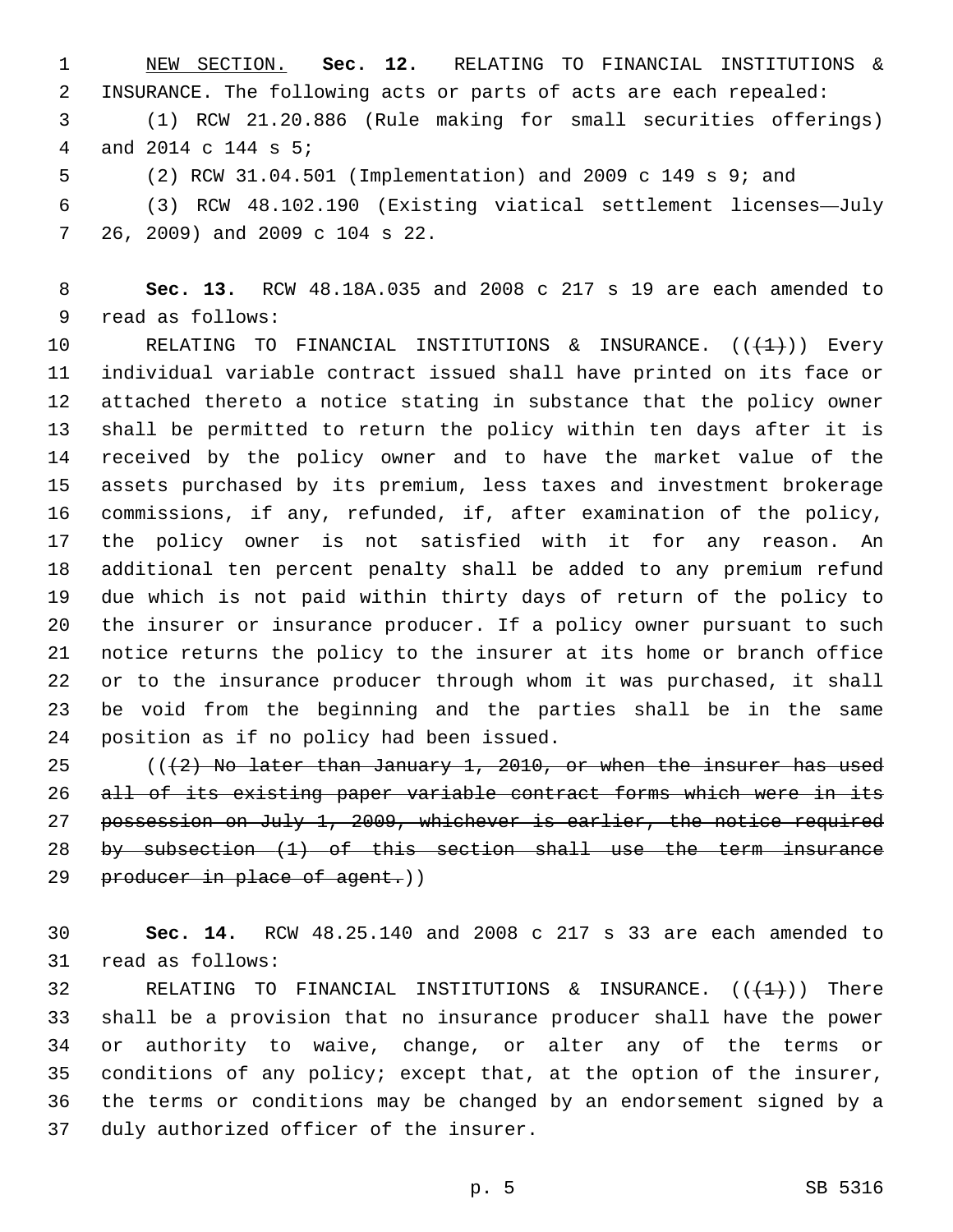$((+2)$  No later than January 1, 2010, or when the insurer has used all of its existing paper industrial life insurance contract forms which were in its possession on July 1, 2009, whichever is earlier, the notice required by subsection (1) of this section shall use the 5 term insurance producer in place of agent.))

 **Sec. 15.** RCW 48.29.015 and 2008 c 110 s 2 are each amended to 7 read as follows:

 RELATING TO FINANCIAL INSTITUTIONS & INSURANCE. (1) A title insurance agent shall maintain records of its title orders sufficient 10 to indicate the source of the title orders.

 (2) Every title insurance agent shall file with the commissioner annually by March 15th of each year for the previous calendar year, unless the commissioner for good cause shown extends the time for filing, a report, on a form prescribed by the commissioner, setting 15 forth:

 (a) The names and addresses of those persons, if any, who have had a financial interest in the title insurance agent during the calendar year, who are known or reasonably believed by the title insurance agent to be producers of title business or associates of 20 producers; and

 (b) The percent of title orders originating from each person who owns, or had owned during the preceding calendar year, a financial 23 interest in the title insurance agent.

 (3) Each title insurance agent shall keep current the information required by that portion of the report required by subsection (2)(a) of this section by reporting all changes or additions within fifteen days after the end of the month in which it learns of each change or 28 addition.

 (4) Each title insurance agent shall file that portion of the report required by subsection (2)(a) of this section with its 31 application for a license.

 (((5) Each title insurance agent licensed on June 12, 2008, shall file the report required under this section within thirty days after 34 June 12, 2008.)

 **Sec. 16.** RCW 21.20.880 and 2014 c 144 s 3 are each amended to read as follows:36

 (1) Any offer or sale of a security is exempt from RCW 21.20.040 through 21.20.300 and 21.20.327, except as expressly provided, if:

p. 6 SB 5316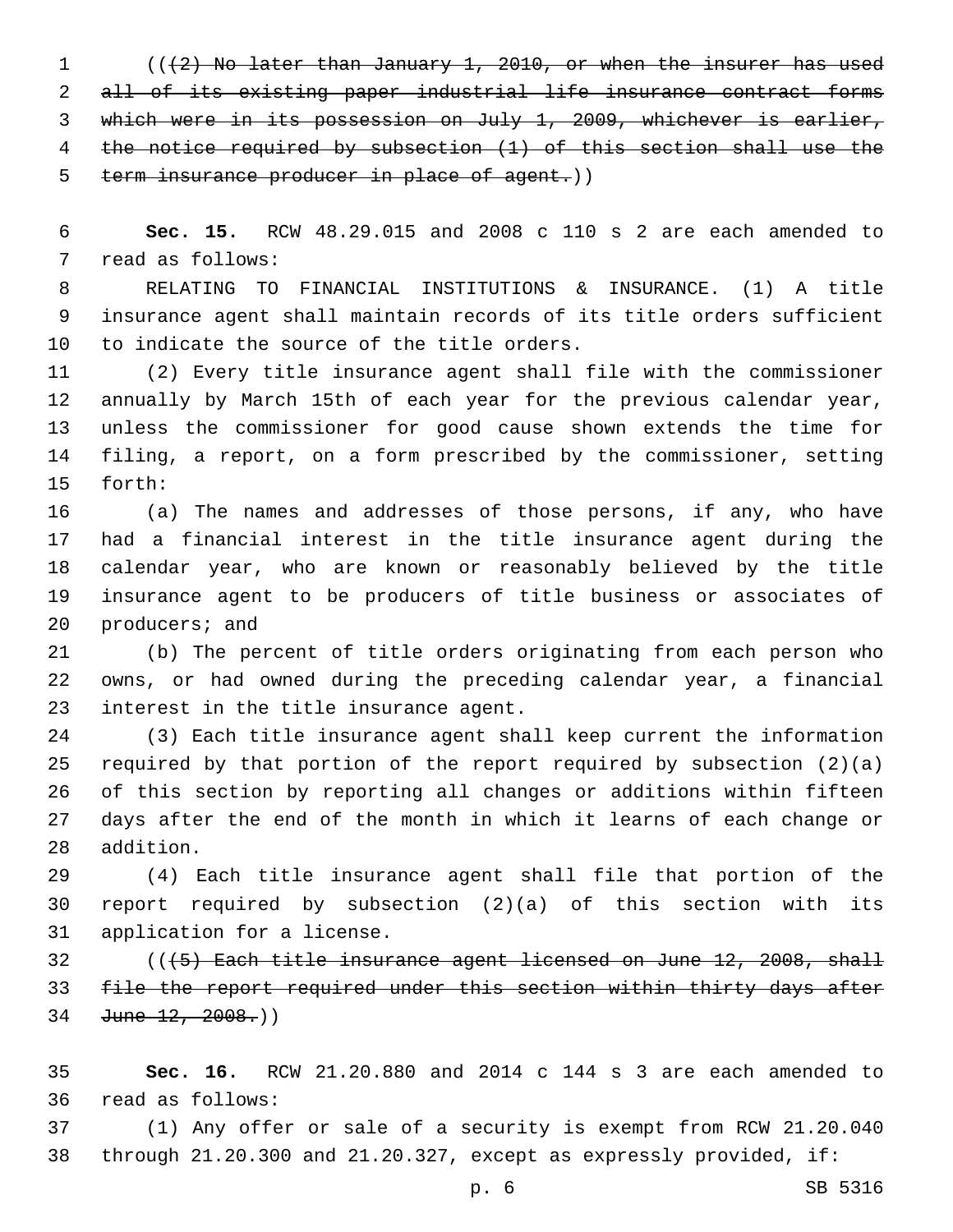(a) The offering is first declared exempt by the director after:

(i) The issuer files the offering with the director; or

 (ii) A portal working in collaboration with the director files the offering with the director on behalf of the issuer under RCW 21.20.883;5

 (b) The offering is conducted in accordance with the requirements of section 3(a)(11) of the securities act of 1933 and securities and exchange commission rule 147, 17 C.F.R. Sec. 230.147;

 (c) The issuer is an entity organized and doing business in the 10 state of Washington;

 (d) Each investor provides evidence or certification of residency 12 in the state of Washington at the time of purchase;

 (e) The issuer files with the director an escrow agreement either directly or through a portal providing that all offering proceeds will be released to the issuer only when the aggregate capital raised from all investors equals or exceeds the minimum target offering, as 17 determined by the director;

 (f) The aggregate purchase price of all securities sold by an issuer pursuant to the exemption provided by this section does not exceed one million dollars during any twelve-month period;

 (g) The aggregate amount sold to any investor by one or more issuers during the twelve-month period preceding the date of the sale 23 does not exceed:

 (i) The greater of two thousand dollars or five percent of the annual income or net worth of the investor, as applicable, if either the annual income or the net worth of the investor is less than one 27 hundred thousand dollars; or

 (ii) Ten percent of the annual income or net worth of the investor, as applicable, up to one hundred thousand dollars, if either the annual income or net worth of the investor is one hundred 31 thousand dollars or more;

 (h) The investor acknowledges by manual or electronic signature the following statement conspicuously presented at the time of sale on a page separate from other information relating to the offering: "I acknowledge that I am investing in a high-risk, speculative business venture, that I may lose all of my investment, and that I 37 can afford the loss of my investment";

 (i) The issuer reasonably believes that all purchasers are purchasing for investment and not for sale in connection with a 40 distribution of the security; and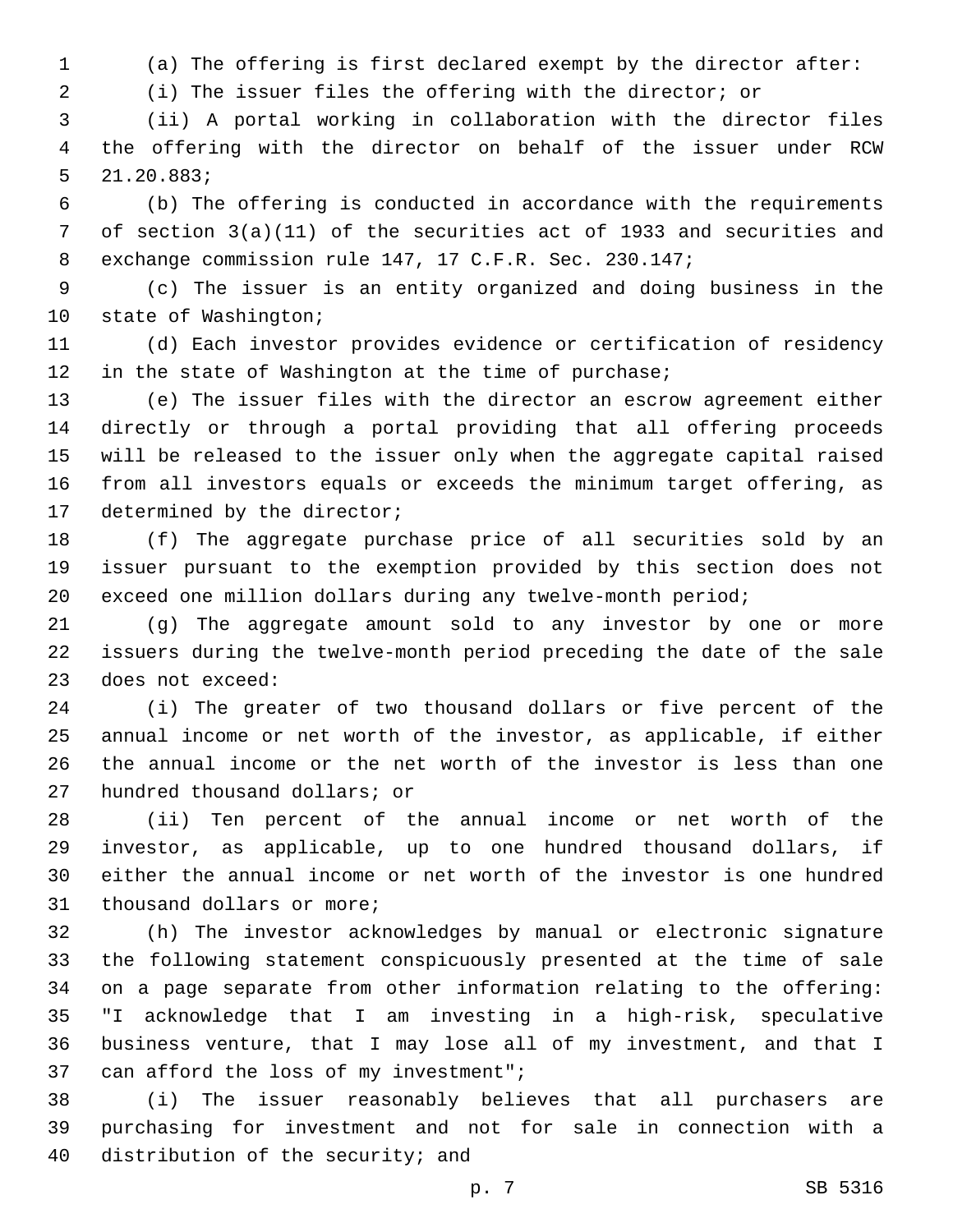(j) The issuer and investor provide any other information 2 reasonably requested by the director.

 (2) Attempted compliance with the exemption provided by this section does not act as an exclusive election. The issuer may claim 5 any other applicable exemption.

 (3) For as long as securities issued under the exemption provided by this section are outstanding, the issuer shall provide a quarterly report to the issuer's shareholders and the director by making such report publicly accessible, free of charge, at the issuer's internet web site address within forty-five days of the end of each fiscal quarter. The report must contain the following information:

 (a) Executive officer and director compensation, including specifically the cash compensation earned by the executive officers and directors since the previous report and on an annual basis, and any bonuses or other compensation, including stock options or other rights to receive equity securities of the issuer or any affiliate of 17 the issuer, received by them; and

 (b) A brief analysis by management of the issuer of the business 19 operations and financial condition of the issuer.

 (4) Securities issued under the exemption provided by this section may not be transferred by the purchaser during a one-year period beginning on the date of purchase, unless the securities are 23 transferred:

24 (a) To the issuer of the securities;

25 (b) To an accredited investor;

26 (c) As part of a registered offering; or

 (d) To a member of the family of the purchaser or the equivalent, or in connection with the death or divorce or other similar 29 circumstances, in the discretion of the director.

 (5) The director shall adopt disqualification provisions under which this exemption shall not be available to any person or its predecessors, affiliates, officers, directors, underwriters, or other related persons. The provisions shall be substantially similar to the disqualification provisions adopted by the securities and exchange commission pursuant to the requirements of section 401(b)(2) of the Jobs act of 2012 or, if none, as adopted in Rule 506 of Regulation D. Notwithstanding the foregoing, this exemption shall become available 38 on June 12, 2014.

 (6) Subject to RCW 21.20.450, the director may adopt, amend, or repeal rules to implement this section and RCW 21.20.883, including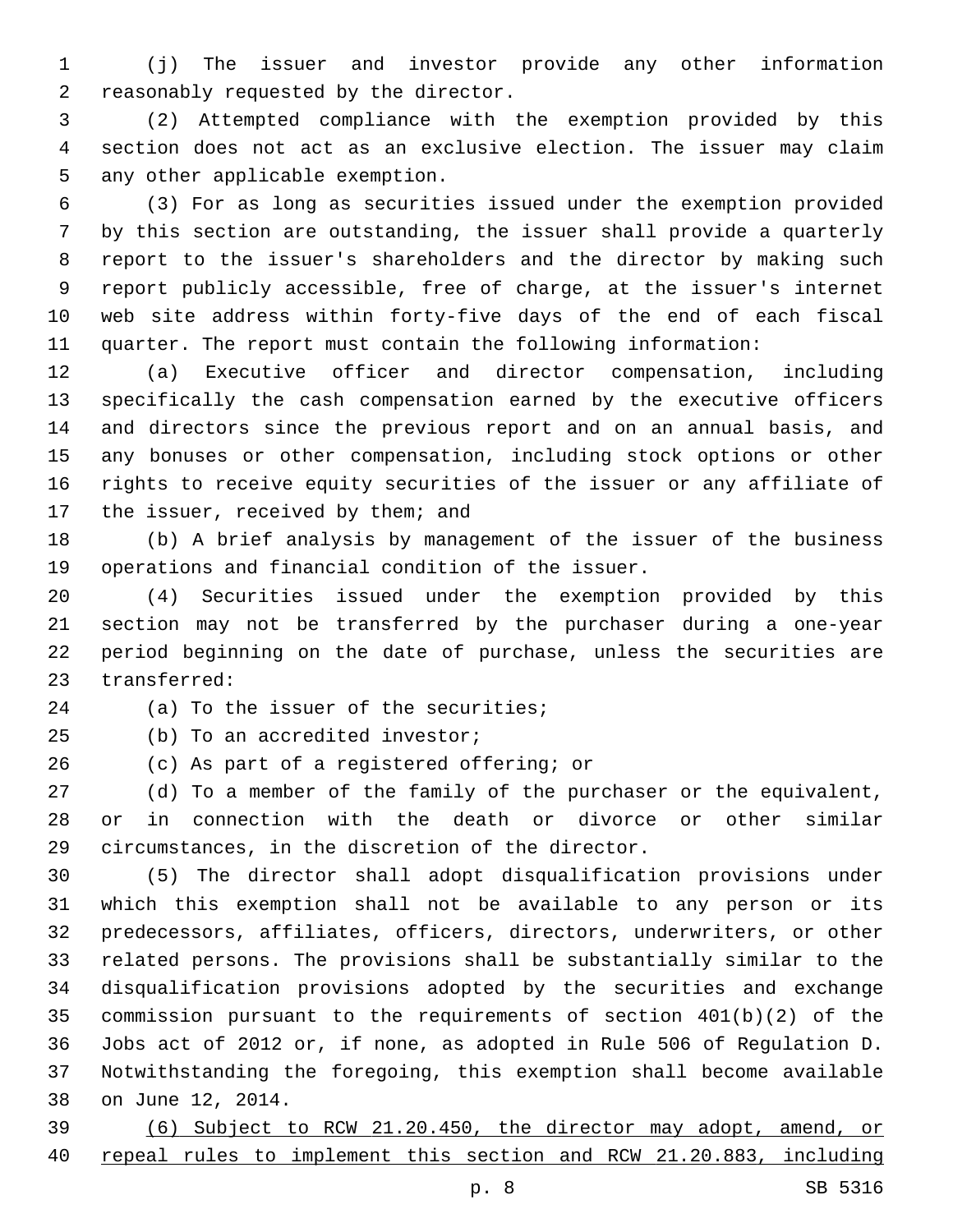the establishment of filing and transaction fees sufficient to cover

the costs of administering RCW 21.20.883 and this section.

 NEW SECTION. **Sec. 17.** RELATING TO GOVERNMENT OPERATIONS & SECURITY. The following sections are decodified: (1) RCW 29A.04.903 (Effective date—2003 c 111);

(2) RCW 29A.04.905 (Effective date—2004 c 271);

(3) RCW 42.56.901 (Part headings not law—2005 c 274);

(4) RCW 42.56.902 (Effective date—2005 c 274); and

(5) RCW 42.56.903 (Effective date—2006 c 209).9

 NEW SECTION. **Sec. 18.** RELATING TO GOVERNMENT OPERATIONS & SECURITY. RCW 35.13A.0301 (Assumption of water-sewer district before July 1, 1999—Limitations) and 1998 c 326 s 3 are each repealed.

 NEW SECTION. **Sec. 19.** RELATING TO HEALTH CARE. RCW 71A.10.805 (Headings in Title 71A RCW not part of law) is decodified.

 NEW SECTION. **Sec. 20.** RELATING TO HEALTH CARE. The following acts or parts of acts are each repealed:

 (1) RCW 70.22.005 (Transfer of duties to the department of 18 health) and 1989 1st ex.s. c 9 s 246; and

 (2) RCW 71A.20.190 (Developmental disability service system task force) and 2015 c 225 s 111 & 2011 1st sp.s. c 30 s 8.

 **Sec. 21.** RCW 43.70.900 and 2015 1st sp.s. c 4 s 31 are each 22 amended to read as follows:

 SECTION 20 CONFORMING AMENDMENT. All references to the secretary or department of social and health services in the Revised Code of Washington shall be construed to mean the secretary or department of health when referring to the functions transferred in RCW 43.70.080, 27 18.104.005, 70.08.005,  $(70.22.005, 70.24.005, 70.40.005,$ 28 70.41.005, and 70.54.005.

 NEW SECTION. **Sec. 22.** RELATING TO HIGHER EDUCATION. The following acts or parts of acts are each repealed:

 (1) RCW 28B.65.010 (Legislative findings) and 1983 1st ex.s. c 72 s  $2i$ 

(2) RCW 28B.65.020 (Definitions) and 1983 1st ex.s. c 72 s 3;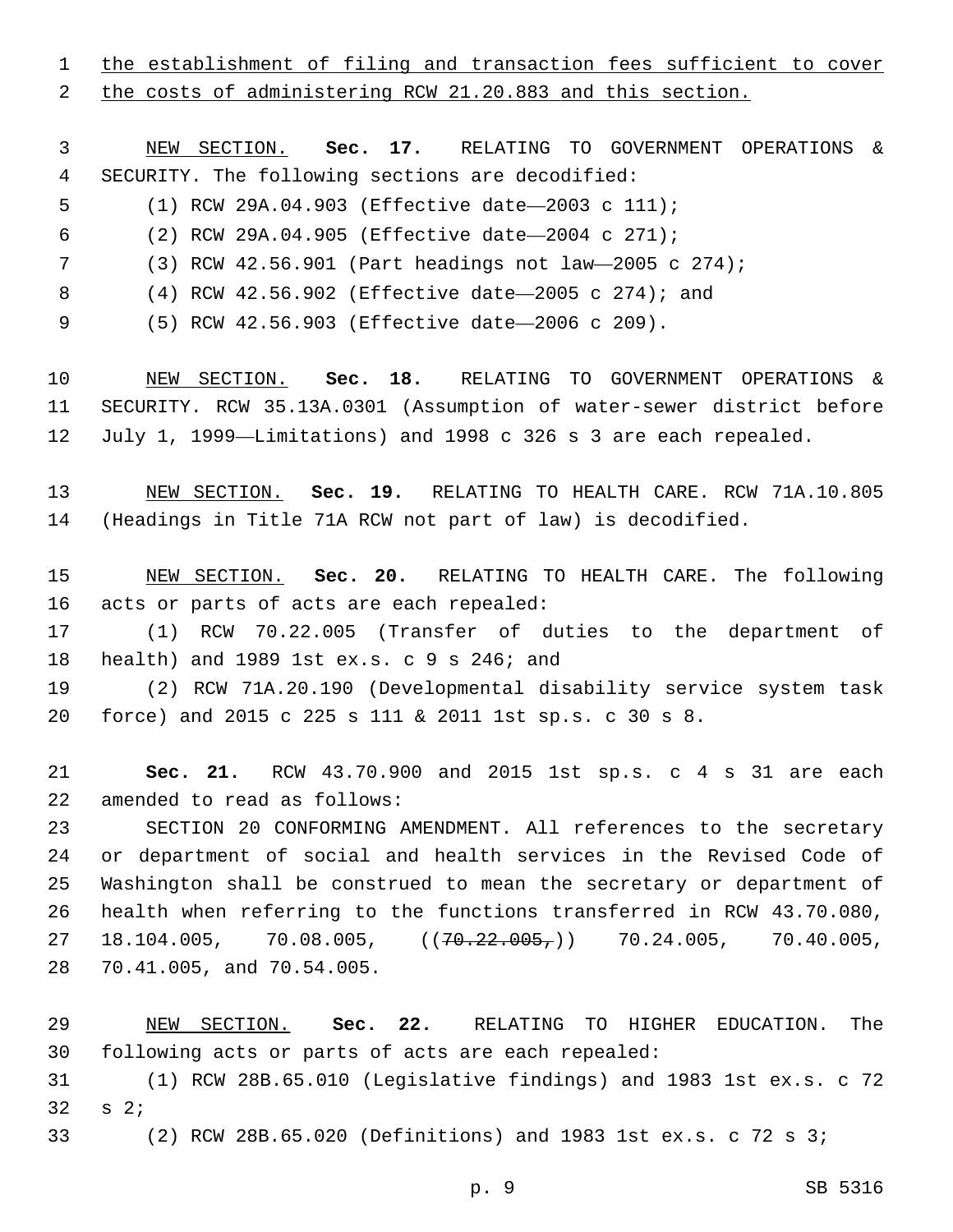(3) RCW 28B.65.030 (Washington state high-technology education and training program established—Goals) and 1983 1st ex.s. c 72 s 4; (4) RCW 28B.65.040 (Washington high-technology coordinating board created—Members—Travel expenses) and 2012 c 229 s 539 & 1995 c 399 s 5 29; (5) RCW 28B.65.050 (Board—Duties—Rules—Termination of board) and 2012 c 229 s 540, 1998 c 245 s 22, & 1995 c 399 s 30; (6) RCW 28B.65.060 (Board—Staff support) and 1995 c 399 s 31, 1985 c 381 s 3, & 1983 1st ex.s. c 72 s 7;9 (7) RCW 28B.65.070 (Board—Solicitation of private and federal

 support, gifts, conveyances, etc.) and 1983 1st ex.s. c 72 s 8; (8) RCW 28B.65.080 (Consortium and baccalaureate degree training programs—Board recommendations—Requirements—Coordination) and 1983

1st ex.s. c 72 s 9;14

 (9) RCW 28B.65.110 (Statewide off-campus telecommunications system—Establishment by Washington State University for education in 17 high-technology fields);

 (10) RCW 28B.65.900 (Short title—1983 1st ex.s. c 72) and 1983 19 1st ex.s. c 72 s 1; and

 (11) RCW 28B.65.905 (Effective date—1983 1st ex.s. c 72) and 1983 21 1st ex.s. c 72 s 18.

 NEW SECTION. **Sec. 23.** RELATING TO HUMAN SERVICES, MENTAL HEALTH & HOUSING. The following sections are decodified:

 (1) RCW 10.77.900 (Savings—Construction—1973 1st ex.s. c 117); (2) RCW 10.77.920 (Chapter successor to chapter 10.76 RCW); (3) RCW 10.77.930 (Effective date—1973 1st ex.s. c 117); (4) RCW 71.05.910 (Construction—1973 1st ex.s. c 142); (5) RCW 71.05.920 (Section headings not part of the law); (6) RCW 71.05.930 (Effective date—1973 1st ex.s. c 142); (7) RCW 71.24.900 (Effective date—1967 ex.s. c 111); and (8) RCW 71.34.901 (Effective date—1985 c 354).

 NEW SECTION. **Sec. 24.** RELATING TO HUMAN SERVICES, MENTAL HEALTH & HOUSING. The following acts or parts of acts are each repealed: (1) RCW 2.56.031 (Juvenile offender information—Plan) and 2010 1st sp.s. c 7 s 61 & 1993 c 415 s 2;35 (2) RCW 10.77.810 (Joint legislative audit and review committee 37 assessment—Report) and 2012 c 256 s 9;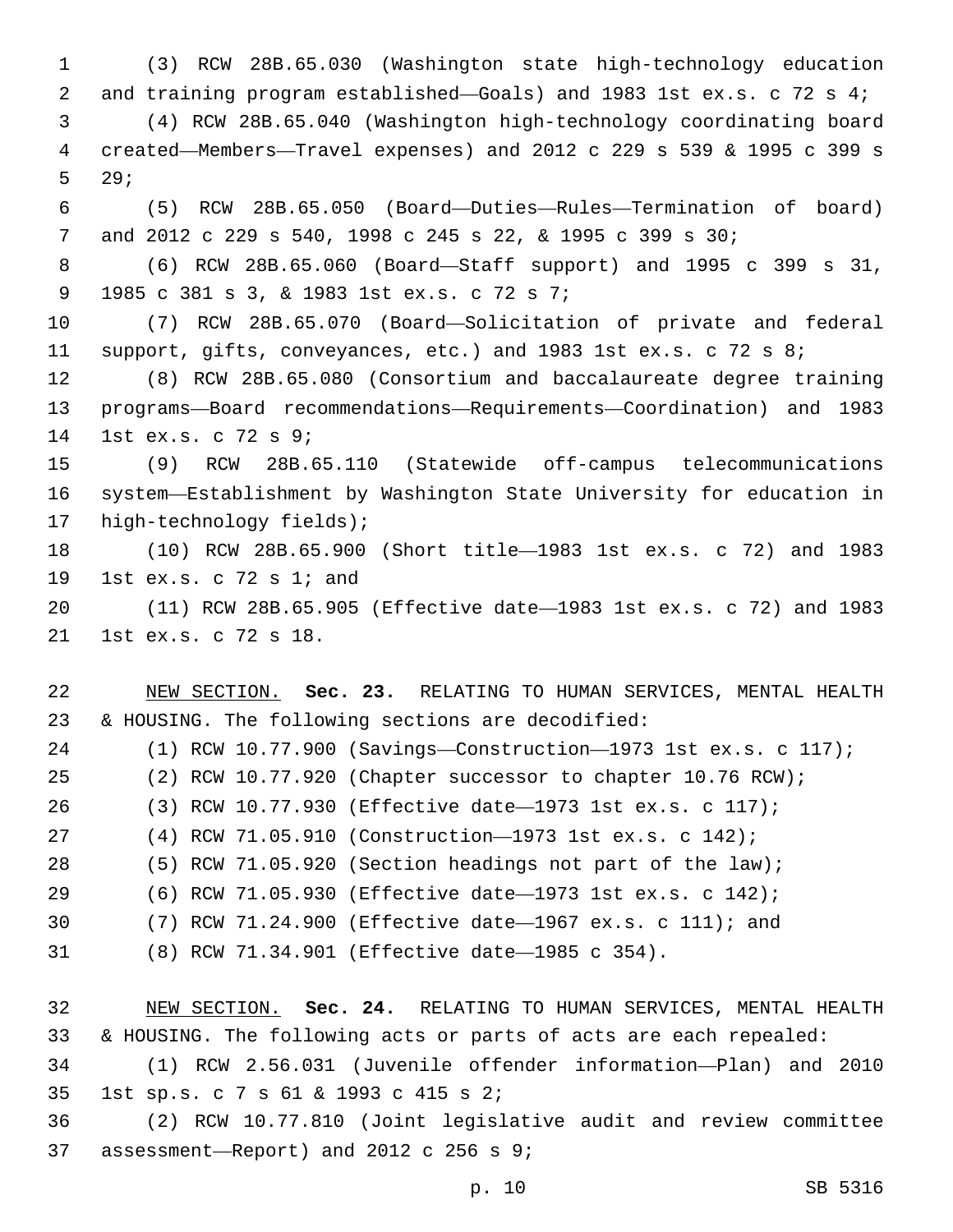(3) RCW 10.77.820 (Washington state institute for public policy 2 study—Report) and c  $256$  s  $10i$  and

 (4) RCW 71.24.055 (Children's mental health services—Children's access to care standards and benefit package—Recommendations to legislature) and 2014 c 225 s 47 & 2007 c 359 s 4.5

 NEW SECTION. **Sec. 25.** RELATING TO LAW & JUSTICE. RCW 5.45.920 (Repeal of inconsistent provisions) is decodified.

 NEW SECTION. **Sec. 26.** RELATING TO LAW & JUSTICE. The following acts or parts of acts are each repealed:

 (1) RCW 2.56.250 (Revocation of concealed pistol licenses— Information transmittal—Work group) and 2010 c 274 s 601; and

 (2) RCW 9.04.040 (Advertising cures of lost sexual potency— 13 Evidence) and 1921 c 168 s 2.

 NEW SECTION. **Sec. 27.** RELATING TO LAW & JUSTICE. RCW 42.32.030 is recodified as a section in chapter 42.30 RCW.

 **Sec. 28.** RCW 29A.04.510 and 2003 c 111 s 149 are each amended to 17 read as follows:

 SECTION 27 CONFORMING AMENDMENT. (1) The Washington state election administration and certification board is established and has the responsibilities and authorities prescribed by this chapter. 21 The board is composed of the following members:

(a) The secretary of state or the secretary's designee;

(b) The state director of elections or the director's designee;

 (c) Four county auditors appointed by the Washington state association of county auditors or their alternates who are county auditors designated by the association to serve as such alternates, each appointee and alternate to serve at the pleasure of the 28 association;

 (d) One member from each of the two largest political party caucuses of the house of representatives designated by and serving at 31 the pleasure of the legislative leader of the respective caucus;

 (e) One member from each of the two largest political party caucuses of the senate designated by and serving at the pleasure of the legislative leader of the respective caucus; and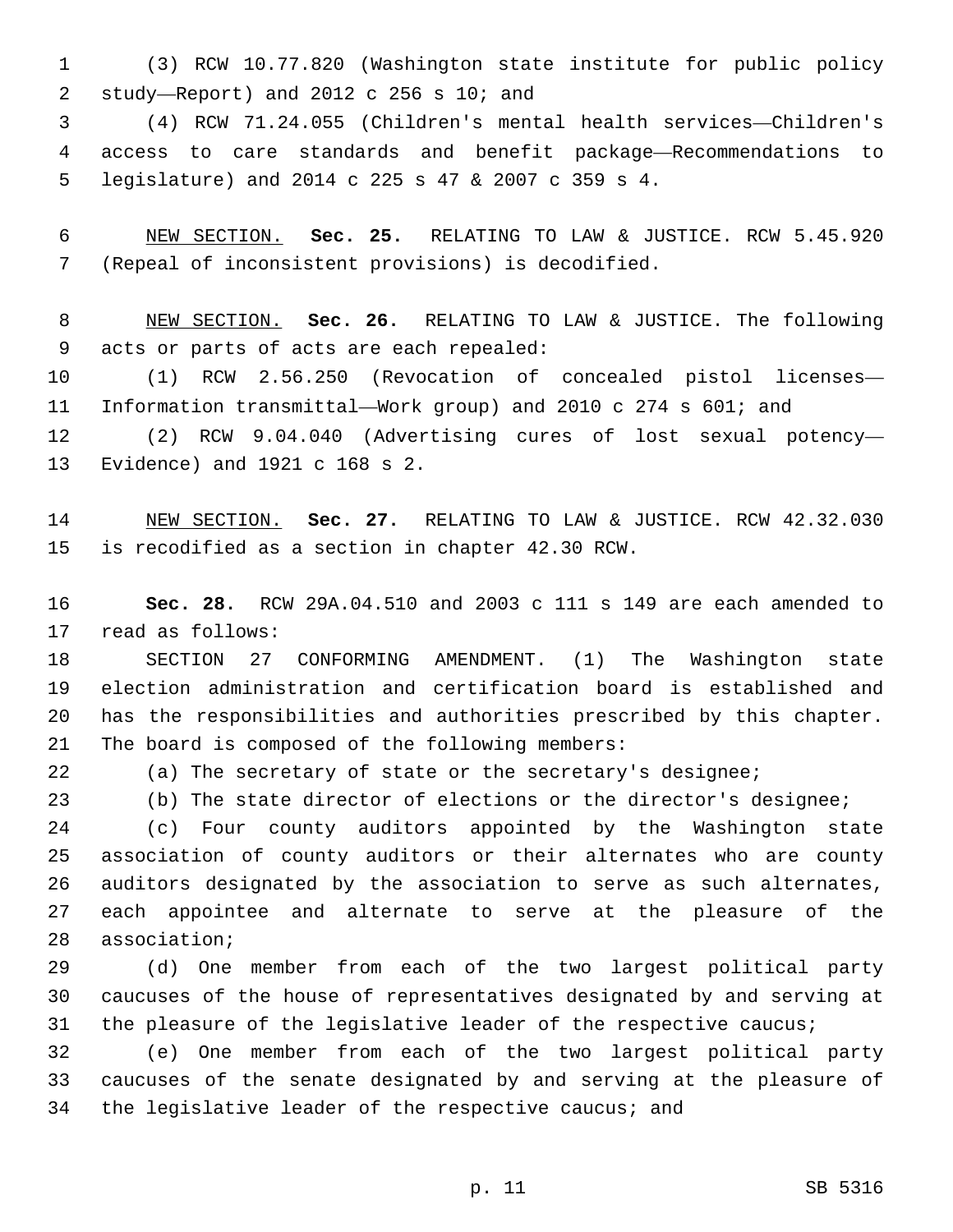(f) One representative from each major political party, designated by and serving at the pleasure of the chair of the party's 3 state central committee.

 (2) The board shall elect a chair from among its number; however, neither the secretary of state nor the state director of elections nor their designees may serve as the chair of the board. A majority of the members appointed to the board constitutes a quorum for conducting the business of the board. Chapter 42.30 RCW, the Open Public Meetings Act, and RCW 42.32.030 (as recodified by this act) regarding minutes of meetings, apply to the meetings of the board.

 (3) Members of the board shall serve without compensation. The secretary of state shall reimburse members of the board, other than those who are members of the legislature, for travel expenses in accordance with RCW 43.03.050 and 43.03.060. Members of the board who are members of the legislature shall be reimbursed as provided in 16 chapter 44.04 RCW.

 **Sec. 29.** RCW 35A.39.010 and 1995 c 21 s 2 are each amended to 18 read as follows:

 SECTION 27 CONFORMING AMENDMENT. Every code city shall keep a journal of minutes of its legislative meetings with orders, resolutions and ordinances passed, and records of the proceedings of any city department, division or commission performing quasi-judicial functions as required by ordinances of the city and general laws of the state and shall keep such records open to the public as required 25 by RCW 42.32.030 (as recodified by this act) and shall keep and preserve all public records and publications or reproduce and destroy the same as provided by Title 40 RCW. Each code city may duplicate and sell copies of its ordinances at fees reasonably calculated to 29 defray the cost of such duplication and handling.

 **Sec. 30.** RCW 44.05.080 and 2011 c 60 s 42 are each amended to 31 read as follows:

 SECTION 27 CONFORMING AMENDMENT. In addition to other duties 33 prescribed by law, the commission shall:

 (1) Adopt rules pursuant to the Administrative Procedure Act, chapter 34.05 RCW, to carry out the provisions of Article II, section 43 of the state Constitution and of this chapter, which rules shall provide that three voting members of the commission constitute a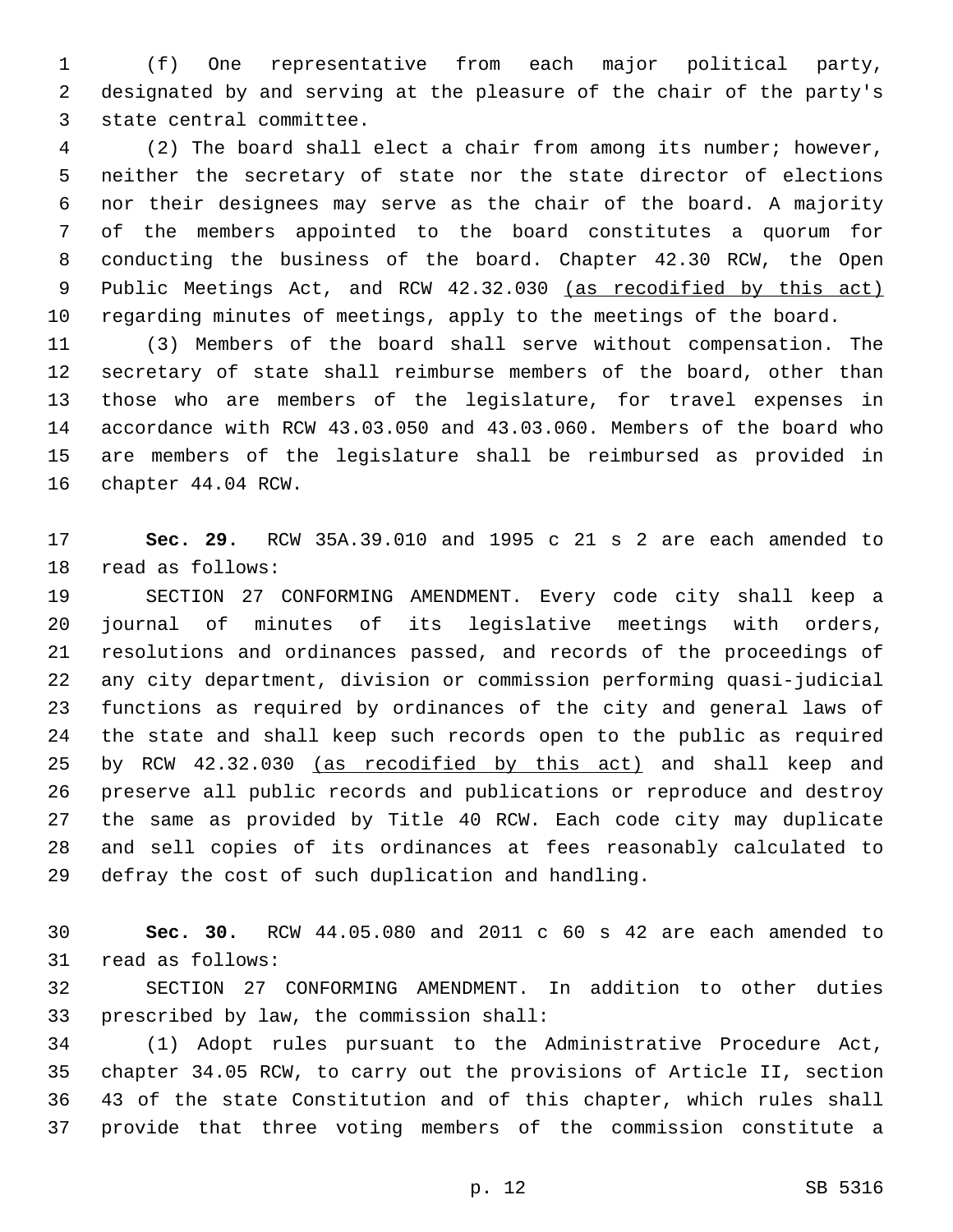quorum to do business, and that the votes of three of the voting members are required for any official action of the commission;

 (2) Act as the legislature's recipient of the final redistricting data and maps from the United States Bureau of the Census;

 (3) Comply with requirements to disclose and preserve public records as specified in chapters 40.14 and 42.56 RCW;

 (4) Hold open meetings pursuant to the open public meetings act, 8 chapter 42.30 RCW;

 (5) Prepare and disclose its minutes pursuant to RCW 42.32.030 10 (as recodified by this  $act$ );

(6) Be subject to the provisions of RCW 42.17A.700;

 (7) Prepare and publish a report with the plan; the report will be made available to the public at the time the plan is published. The report will include but will not be limited to: (a) The population and percentage deviation from the average district population for every district; (b) an explanation of the criteria used in developing the plan with a justification of any deviation in a district from the average district population; (c) a map of all the districts; and (d) the estimated cost incurred by the counties for 20 adjusting precinct boundaries.

 NEW SECTION. **Sec. 31.** RELATING TO NATURAL RESOURCES & PARKS. The following acts or parts of acts are each repealed:

(1) RCW 43.30.8351 (Progress report) and 2009 c 163 s 3;

 (2) RCW 76.01.080 (Lacey compound—Light industrial facilities/ 25 land—Sale or exchange) and 2001 c 189 s ;

 (3) RCW 76.01.090 (Proposal for exchange or sale—Lacey compound 27 site) and 2001 c 189 s 2;

 (4) RCW 76.09.380 (Report to the legislature—Emergency rules— 29 Permanent rules) and 1999 sp.s. c 4 s 205;

 (5) RCW 77.12.605 (Whidbey Island game farm—Sale of property) and 31 1999 c 205 s 1;

 (6) RCW 77.12.710 (Game fish production—Double by year 2000) and 1998 c 245 s 159, 1995 c 399 s 208, 1993 sp.s. c 2 s 70, & 1990 c 110 s  $2i$ 

(7) RCW 79A.20.005 (Findings) and 1992 c 153 s 2;

(8) RCW 79A.20.010 (Definitions) and 1992 c 153 s 3;

 (9) RCW 79A.20.030 (Allocation and distribution of moneys) and 1994 c 264 s 30 & 1992 c 153 s 5; and38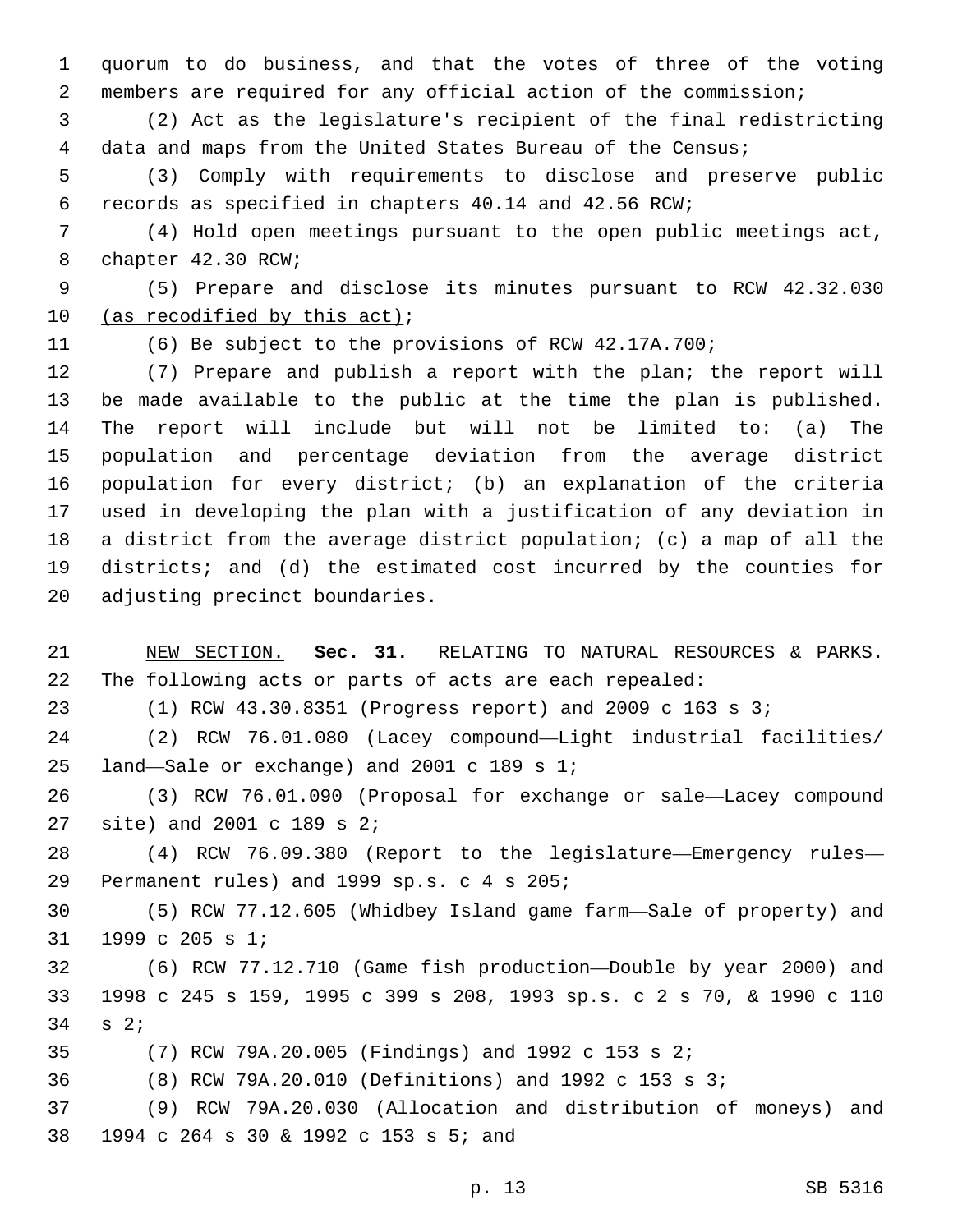(10) RCW 79A.20.900 (Short title) and 1992 c 153 s 1.

 NEW SECTION. **Sec. 32.** RELATING TO TRADE & ECONOMIC DEVELOPMENT. The following acts or parts of acts are each repealed: (1) RCW 43.31.088 (Business assistance center—ISO-9000 quality 5 standards) and 1994 c 140 s 2; (2) RCW 43.31.522 (Marketplace program—Definitions) and 2009 c 565 s 29, 2005 c 136 s 17, 1993 c 280 s 46, 1990 c 57 s 2, & 1989 c 8 417 s 2; (3) RCW 43.31.524 (Marketplace program—Generally) and 1993 c 280 s 47, 1990 c 57 s 3, & 1989 c 417 s 3;10 (4) RCW 43.31.800 (State international trade fairs—"Director" defined) and 2009 c 565 s 30, 1993 c 280 s 52, 1987 c 195 s 4, & 1965 13 c 148 s 2; (5) RCW 43.31.805 (State trade fair fund) and 1998 c 345 s 3; (6) RCW 43.31.810 (State international trade fairs—State aid eligibility requirements) and 1987 c 195 s 5, 1975 1st ex.s. c 292 s 17 3, & 1965 c 148 s 3; (7) RCW 43.31.820 (State international trade fairs—Application for funds) and 1987 c 195 s 6, 1975 1st ex.s. c 292 s 4, & 1965 c 148 s  $4;$  (8) RCW 43.31.830 (State international trade fairs—Certification of fairs—Allotments—Division and payment from state trade fair fund) and 1993 c 280 s 53, 1987 c 195 s 7, 1975 1st ex.s. c 292 s 5, & 1965 24 c 148 s 5; (9) RCW 43.31.832 (State trade fairs—Transfer of surplus funds in state trade fair fund to general fund—Expenditure) and 1985 c 466 s 34, 1981 2nd ex.s. c 2 s 1, 1975 1st ex.s. c 292 s 8, & 1972 ex.s. c 93 s  $2;$  (10) RCW 43.31.833 (State trade fairs—Transfer of surplus funds in state trade fair fund to general fund—Construction) and 1987 c 195 s 8, 1985 c 466 s 35, & 1972 ex.s. c 93 s 3; (11) RCW 43.31.834 (State trade fairs—Transfer of surplus funds in state trade fair fund to general fund—Construction) and 1985 c 466 s 36 & 1972 ex.s. c 93 s 4;34 (12) RCW 43.31.840 (State international trade fairs—Post audit of participating fairs—Reports) and 1993 c 280 s 54, 1975 1st ex.s. c 37 292 s 6, & 1965 c 148 s 6; and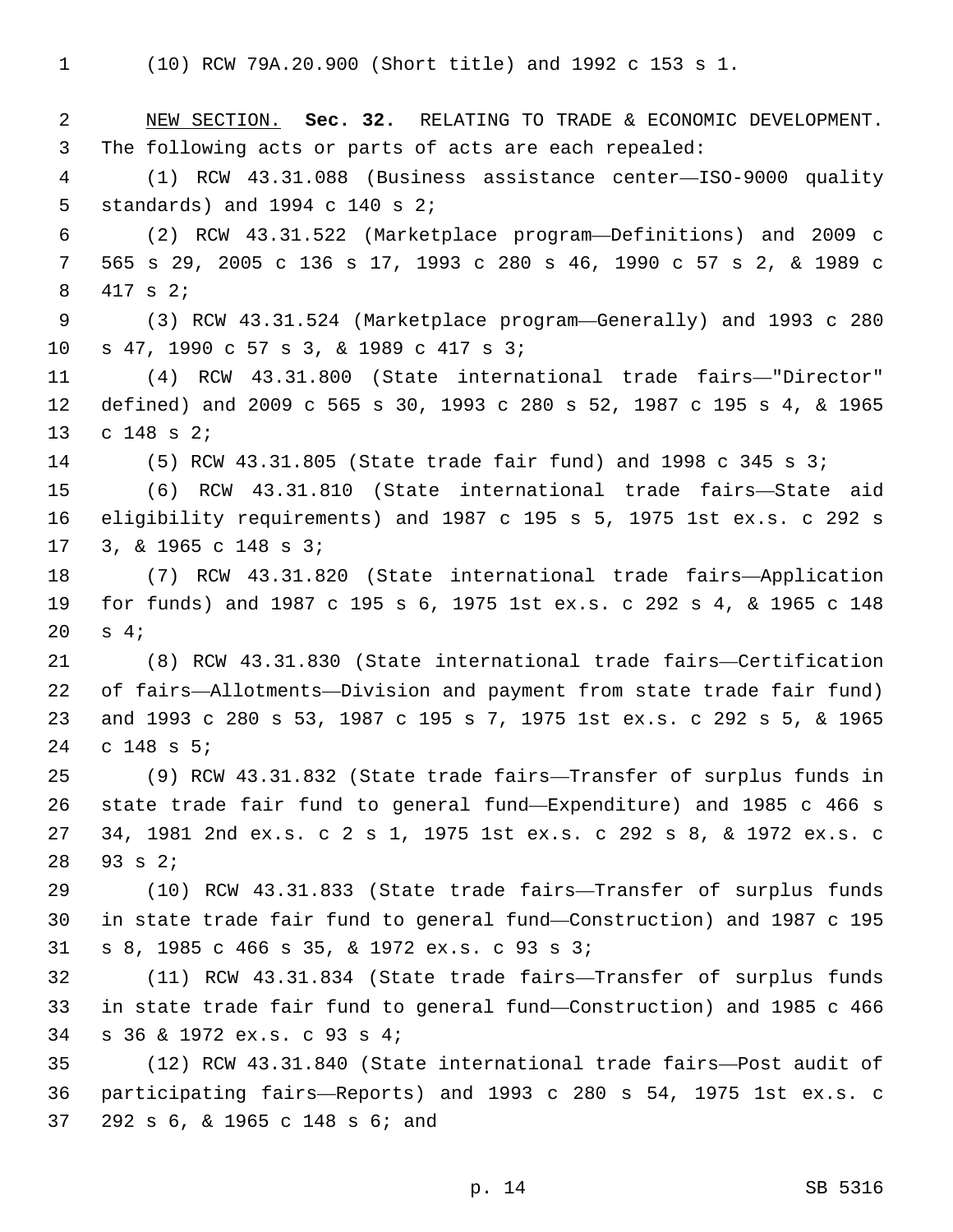(13) RCW 43.31.850 (State international trade fairs—State international trade fair defined) and 1987 c 195 s 9, 1975 1st ex.s. c 292 s 7, & 1965 c 148 s 8.3

 NEW SECTION. **Sec. 33.** RELATING TO TRANSPORTATION. The following acts or parts of acts are each repealed: (1) RCW 47.01.141 (Biennial report) and 1987 c 505 s 49, 1984 c 7 s 75, 1977 c 75 s 68, & 1973 2nd ex.s. c 12 s 1;7 (2) RCW 47.60.645 (Passenger ferry account) and 2009 c 8 s 504, 2008 c 45 s 2, 2006 c 332 s 1, & 1995 2nd sp.s. c 14 s 558; (3) RCW 47.78.010 (High capacity transportation account) and 1997 c 457 s 513, 1991 sp.s. c 13 ss 66, 121, 1990 c 43 s 47, & 1987 c 428 12 s 1; (4) RCW 82.44.180 (Transportation fund—Deposits and 14 distributions) and 2013 c 251 s  $9:14$  (5) RCW 82.80.040 (Street utility—Establishment) and 1991 c 141 s  $1;$  (6) RCW 82.80.050 (Street utility—Charges, credits) and 2006 c 301 s 5, 2000 c 103 s 21, & 1991 c 141 s 2; and18 (7) RCW 82.80.060 (Use of other proceeds by utility) and 1991 c

20 141 s 3.

 **Sec. 34.** RCW 47.06.110 and 2005 c 319 s 124 are each amended to 22 read as follows:

 SECTION 33 CONFORMING AMENDMENT. The state-interest component of the statewide multimodal transportation plan shall include a state 25 public transportation plan that:

 (1) Articulates the state vision of an interest in public transportation and provides quantifiable objectives, including 28 benefits indicators;

 (2) Identifies the goals for public transit and the roles of federal, state, regional, and local entities in achieving those goals;

 (3) Recommends mechanisms for coordinating state, regional, and 33 local planning for public transportation;

 (4) Recommends mechanisms for coordinating public transportation 35 with other transportation services and modes;

 (5) Recommends criteria, consistent with the goals identified in subsection (2) of this section ((and with RCW 82.44.180 (2) and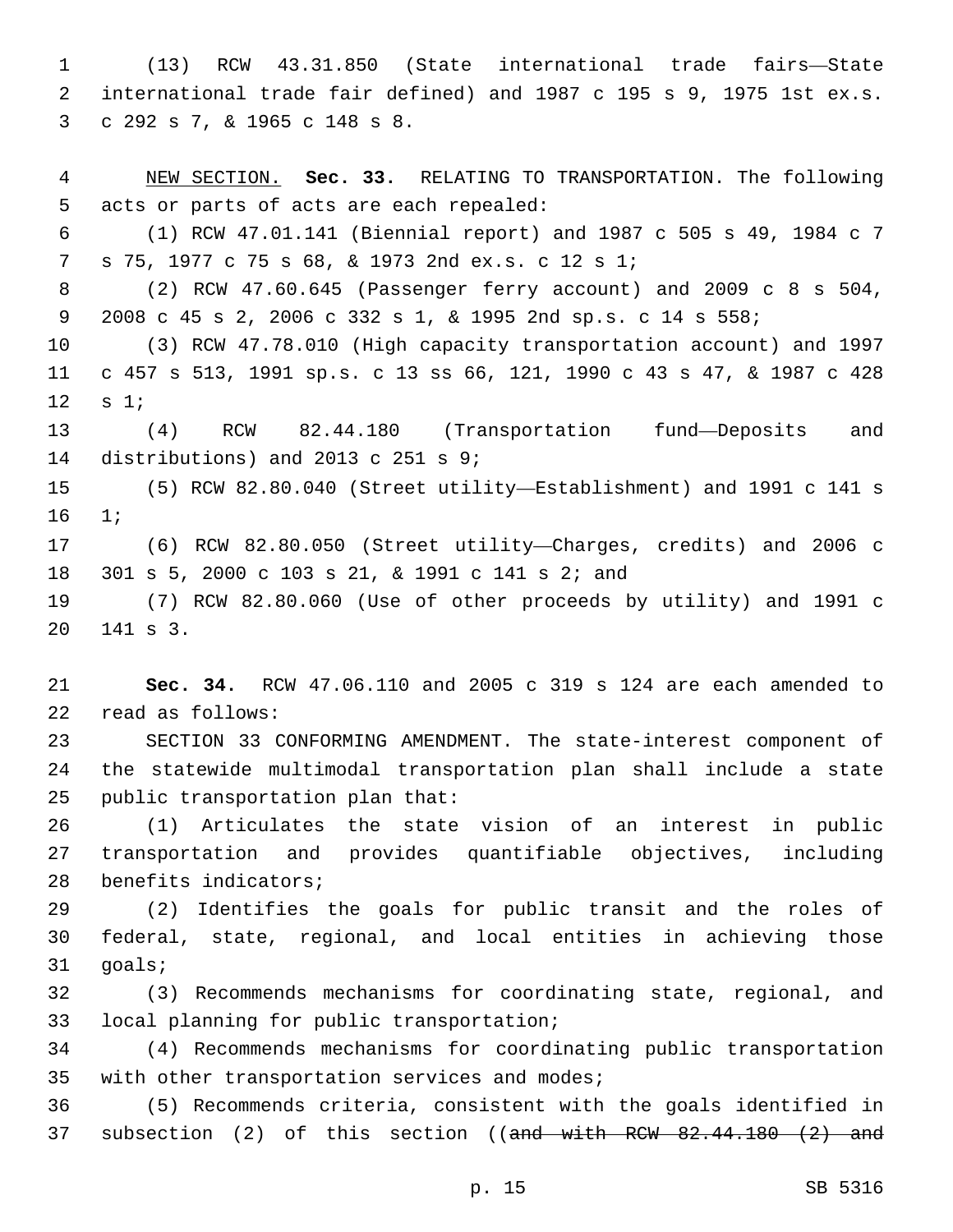$(3)$ ), for existing federal authorizations administered by the 2 department to transit agencies; and

 (6) Recommends a statewide public transportation facilities and equipment management system as required by federal law.

 In developing the state public transportation plan, the department shall involve local jurisdictions, public and private providers of transportation services, nonmotorized interests, and state agencies with an interest in public transportation, including 9 but not limited to the departments of ((community, trade, and 10 economic development)) commerce, social and health services, and ecology, the office of the superintendent of public instruction, the office of the governor, and the office of financial management.

 The department shall submit to the senate and house transportation committees by December 1st of each year, reports 15 summarizing the plan's progress.

 **Sec. 35.** RCW 82.42.090 and 1995 c 170 s 1 are each amended to 17 read as follows:

 SECTION 33 CONFORMING AMENDMENT. All moneys collected by the director from the aircraft fuel excise tax as provided in RCW 82.42.020 shall be transmitted to the state treasurer and shall be credited to the aeronautics account hereby created in the 22 ((transportation fund of the)) state treasury. Moneys collected from the consumer or user of aircraft fuel from either the use tax imposed by RCW 82.12.020 or the retail sales tax imposed by RCW 82.08.020 shall be transmitted to the state treasurer and credited to the state 26 general fund.

 **Sec. 36.** RCW 82.80.070 and 2005 c 319 s 139 are each amended to read as follows:28

 SECTION 33 CONFORMING AMENDMENT. (1) The proceeds collected pursuant to the exercise of the local option authority of RCW 31 82.80.010( $(\frac{1}{7})$ ) and 82.80.030( $(\frac{1}{7})$  and 82.80.050)) (hereafter called "local option transportation revenues") shall be used for transportation purposes only, including but not limited to the following: The operation and preservation of roads, streets, and other transportation improvements; new construction, reconstruction, and expansion of city streets, county roads, and state highways and other transportation improvements; development and implementation of public transportation and high capacity transit improvements and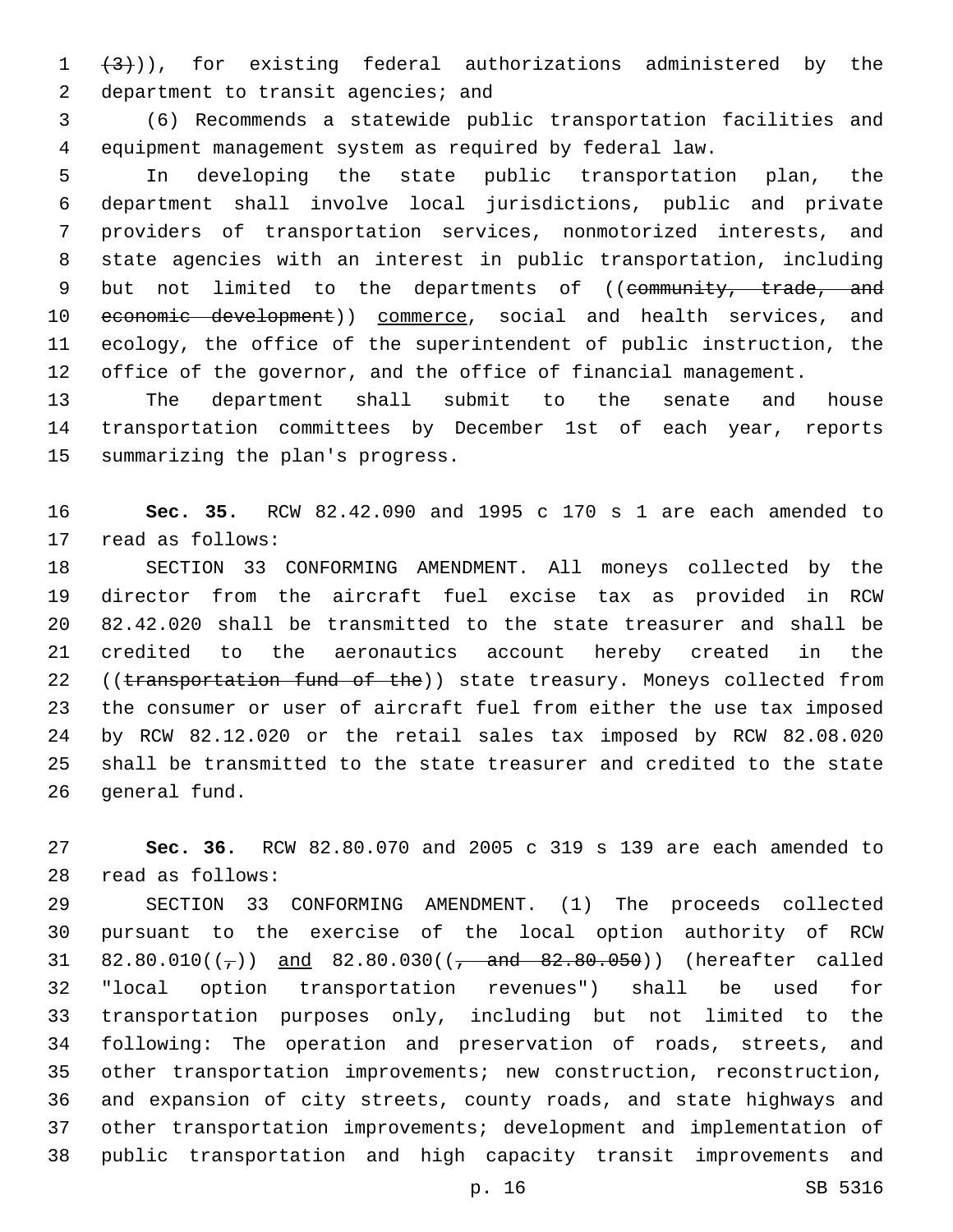programs; and planning, design, and acquisition of right-of-way and sites for such transportation purposes. The proceeds collected from excise taxes on the sale, distribution, or use of motor vehicle fuel and special fuel under RCW 82.80.010 shall be used exclusively for "highway purposes" as that term is construed in Article II, section 40 of the state Constitution.6

 (2) The local option transportation revenues shall be expended for transportation uses consistent with the adopted transportation and land use plans of the jurisdiction expending the funds and consistent with any applicable and adopted regional transportation 11 plan for metropolitan planning areas.

 (3) Each local government with a population greater than eight thousand that levies or expends local option transportation funds, is also required to develop and adopt a specific transportation program 15 that contains the following elements:

 (a) The program shall identify the geographic boundaries of the entire area or areas within which local option transportation 18 revenues will be levied and expended.

 (b) The program shall be based on an adopted transportation plan for the geographic areas covered and shall identify the proposed operation and construction of transportation improvements and services in the designated plan area intended to be funded in whole or in part by local option transportation revenues and shall identify 24 the annual costs applicable to the program.

 (c) The program shall indicate how the local transportation plan is coordinated with applicable transportation plans for the region 27 and for adjacent jurisdictions.

 (d) The program shall include at least a six-year funding plan, updated annually, identifying the specific public and private sources and amounts of revenue necessary to fund the program. The program shall include a proposed schedule for construction of projects and expenditure of revenues. The funding plan shall consider the additional local tax revenue estimated to be generated by new development within the plan area if all or a portion of the additional revenue is proposed to be earmarked as future appropriations for transportation improvements in the program.

 (4) Local governments with a population greater than eight thousand exercising the authority for local option transportation funds shall periodically review and update their transportation program to ensure that it is consistent with applicable local and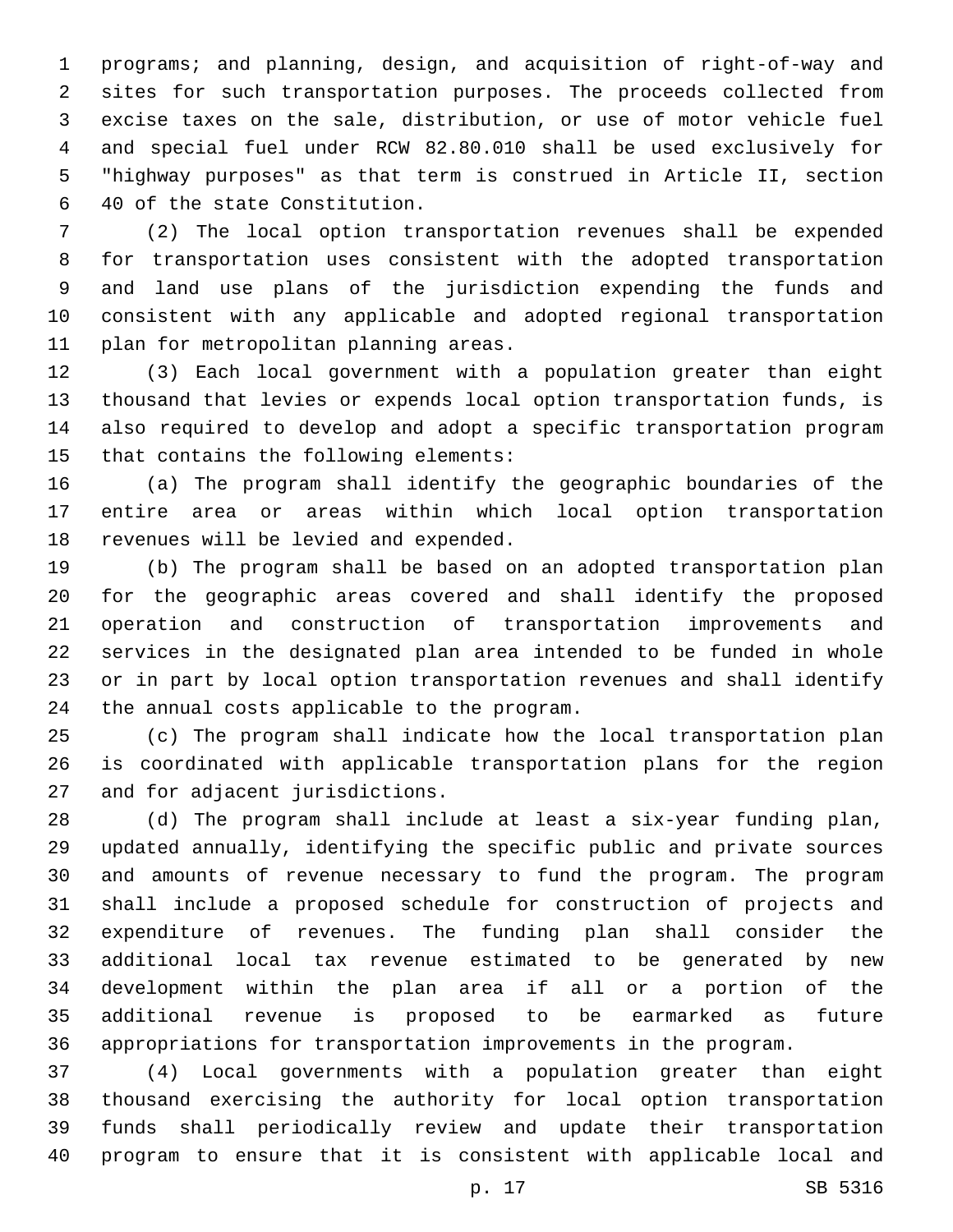regional transportation and land use plans and within the means of 2 estimated public and private revenue available.

 (5) In the case of expenditure for new or expanded transportation facilities, improvements, and services, priorities in the use of local option transportation revenues shall be identified in the transportation program and expenditures shall be made based upon the following criteria, which are stated in descending order of weight to 8 be attributed:

(a) First, the project serves a multijurisdictional function;

 (b) Second, it is necessitated by existing or reasonably 11 foreseeable congestion;

(c) Third, it has the greatest person-carrying capacity;

 (d) Fourth, it is partially funded by other government funds, such as from the state transportation improvement board, or by private sector contributions, such as those from the local 16 transportation act, chapter 39.92 RCW; and

 (e) Fifth, it meets such other criteria as the local government 18 determines is appropriate.

 (6) It is the intent of the legislature that as a condition of levying, receiving, and expending local option transportation revenues, no local government agency use the revenues to replace, divert, or loan any revenues currently being used for transportation 23 purposes to nontransportation purposes.

 (7) Local governments are encouraged to enter into interlocal agreements to jointly develop and adopt with other local governments the transportation programs required by this section for the purpose of accomplishing regional transportation planning and development.

 (8) Local governments may use all or a part of the local option transportation revenues for the amortization of local government general obligation and revenue bonds issued for transportation purposes consistent with the requirements of this section.

 (9) Subsections (1) through (8) of this section do not apply to a regional transportation investment district imposing a tax or fee under the local option authority of this chapter. Proceeds collected under the exercise of local option authority under this chapter by a district must be used in accordance with chapter 36.120 RCW.

 NEW SECTION. **Sec. 37.** SECTION 32 CONFORMING REPEALERS. The following acts or parts of acts are each repealed: